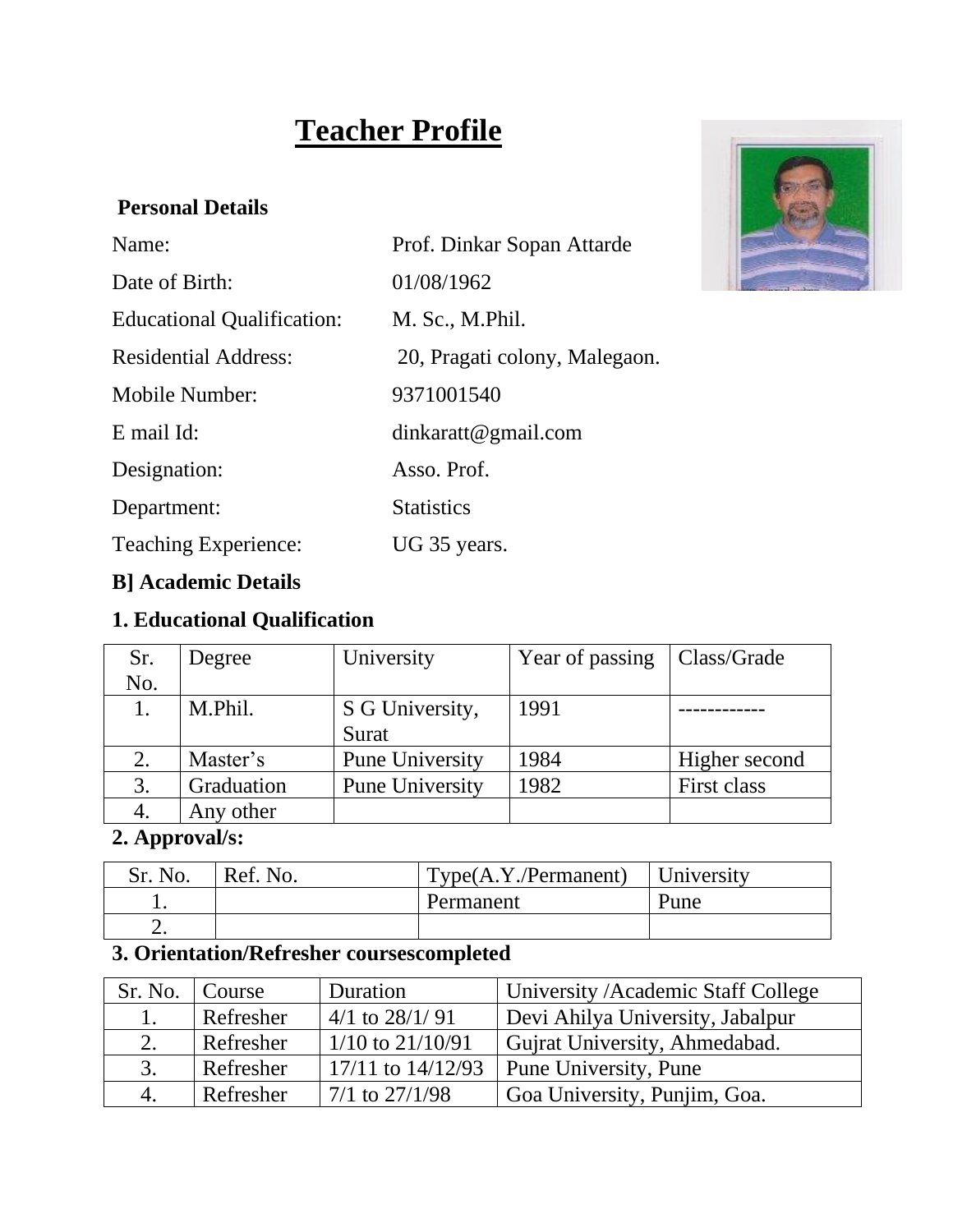|   | Sr. No.   Committee                            | Chairman/Member    |
|---|------------------------------------------------|--------------------|
|   | Special Invitee at Malegaon Municipal          | Member, June 2005. |
|   | Council for Economic Survey.                   |                    |
|   | S Y B Sc Syllabus Revision Committee, S.P.     | 2019               |
|   | Pune University, Pune                          |                    |
| 3 | Syllabus Revision Committee, F Y B Com         | Member, 2008       |
| 4 | Syllabus Revision Committee M. Com.            | Chairman, 2008     |
| 5 | Subject Expert, NDMVP, Nasik                   | 2007, 2009, 2012   |
| 6 | Subject Expert, V N Naik Society Nasik         | 2007               |
|   | Subject Expert, MIT, Pune.                     | 2009               |
| 8 | Subject Expert, Gargi Agri. Research Institute | 2010               |
| 9 | Affiliation , Gautamnagar College, Kolpewadi   | 2009               |

#### **. Curricular and Extra-curricularactivities**

#### **a)Conferences/Seminars/Workshops Attended:**

#### **i) Worked as Resource Person:**

| Sr.            | Topic                       | <b>Venue</b>                 | Duration        |
|----------------|-----------------------------|------------------------------|-----------------|
| No.            |                             |                              |                 |
|                | <b>LPP</b>                  | Special Summer Classes, M    | 15-30 June 2005 |
|                |                             | S G College, Malegaon        |                 |
| $\overline{2}$ | Basic concepts in Maths     | Special Summer Classes, M    | 15-30 June 2006 |
|                |                             | S G College, Malegaon        |                 |
| $\mathcal{R}$  | New Syllabus in Stats       | Workshop, Jamkhed            | 25 Feb. 2006    |
|                |                             | Mahavidyalaya. Jamkhed       |                 |
| $\overline{4}$ | Correlation                 | Yeola College, Yeola         | 5,6 Jan. 2007   |
| 5              | <b>Central Tendency</b>     | S P H College, Malegaon      | 29 Dec. 2009.   |
| 6              | <b>Generalized Inverse</b>  | <b>B</b> M C C College, Pune | 17,18 Jan.2012  |
|                | <b>Statistical Measures</b> | A S C College, Ozar(Mig)     | 21 Mar. 2014    |

## **ii)Seminars/Workshops Attended: 15**

**iii)** Worked as Subject Expert for YCMOU At Panchavati College, Nasik for M. B. A., from 2005 to 2015.

**iv)** worked as Visiting Faculty at Pharmacy College, Malegaon, 2002 to2010.